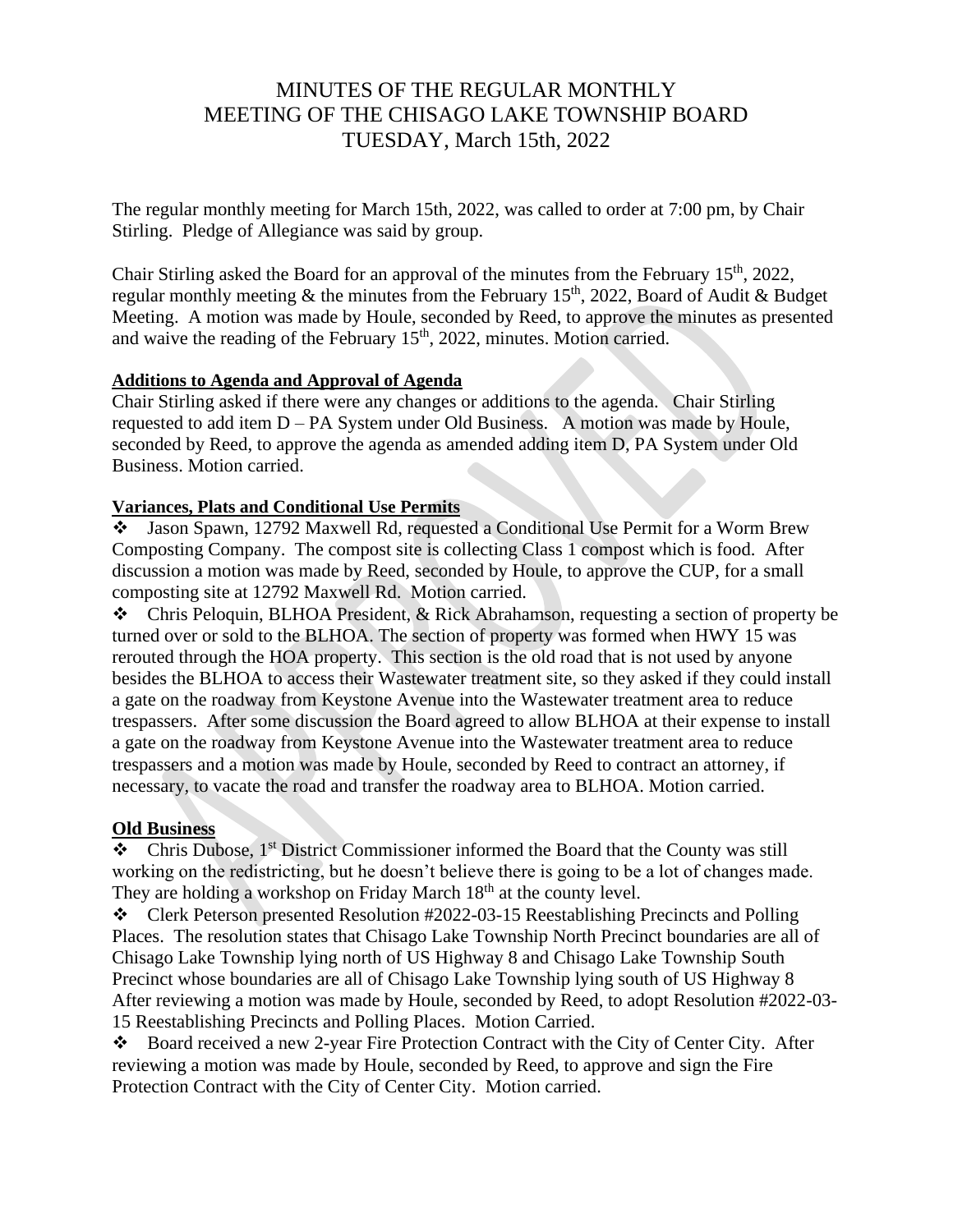Page 2 of the March 15, 2022, minutes

❖ Board discussed the upcoming meeting with Lindstrom regarding the Fire Contract. Clerk Peterson informed the Board that she contacted Mr. Olinger, the City Administrator and they are planning to attend the May Township meeting.

❖ At the February meeting Clerk Peterson informed the Board that she had requests for a PA system to use when renting the town hall. At that time there was no action taken. The Board decided to discuss this issue further. Chair Stirling felt that we didn't need to spend money on another system, and we should try and utilize the one we currently have. A motion was made by Reed, seconded by Houle, that we allow them to use the current system we have installed upon supervision or training. Motion carried.

### **New Business**

Board received an application from Xcel to upgrade an existing overhead transformer on existing pole at 24323 Morgan Ave. and an application for installation of pad mount transformer to service a new house at  $11836\,270$ <sup>th</sup> St. After reviewing a motion was made by Houle seconded by Reed, to approve the applications from Xcel. Motin carried.

❖ The Board reviewed the agreement that was made and entered into between Chisago Lake Township and Steel Chick Recycling, to Contract Services for Steel Chick's to accept recycled items every  $3<sup>rd</sup>$  Saturday of the month beginning in April through October 2022. A motion was made by Houle, seconded by Reed, that Chisago Lakes Township will pay Steel Chicks \$1000 for their services in 2022 and sign the agreement for 2022. Motion carried.

❖ The Board received a notice from CLFLWD regarding semiannual meeting with their local partners to give updated of projects, permits, and any planning in the watershed district that may overlap with the partner's boundary. After some discussion the Board requested that Clerk Peterson reach out to them and invite them to our next Board meeting scheduled April 19<sup>th</sup>, 2022.

❖ The Board received the 2022 Fire contract from the City of Chisago City. After reviewing a motion was made by Houle, seconded by Reed, to approve the 2022 Fire Contract from the City of Chisago City. Motion carried.

## **Road Report**

- ❖ Supervisor Wikelius informed the Board that:
	- $\triangleright$  He received the bid from Bjorklund's for 3000 ton of lime rock  $\omega$  \$7.50 a ton. We normally get 4,500 ton a year, but we can cut back to 3000 this year
	- ➢ Received a proposal from Fahrner to Friction Seal Olympic Trail, Old Hort, Glader, Mindy Ct, Linden Ave/Linden Ct, and Lakelawn Ct for \$160, 189.05. Jason informed the Board that there has been a 15-20 percent increase from last year due to oil prices. After reviewing a motion was made by Houle, seconded by Reed, to approve the proposal from Fahrner for the Friction Seal at \$1,60,189.05. Motion carried.
	- ➢ Road restriction go on March 16, 2022, our roads are limited to 5 ton
	- $\triangleright$  There was some minor damage done to the 2013 Mack Plow truck when sanding during the last since storm on 3/5/2022 on Northland Trl. Supervisor Wikelius will assess the damage and decide whether it needs professional repair or not
	- ➢ Do we want to order the remainder of street signs that need replacing? After reviewing a motion was made by Houle, seconded by Reed, to order the remainder of the street signs that need replacing. Motion carried.